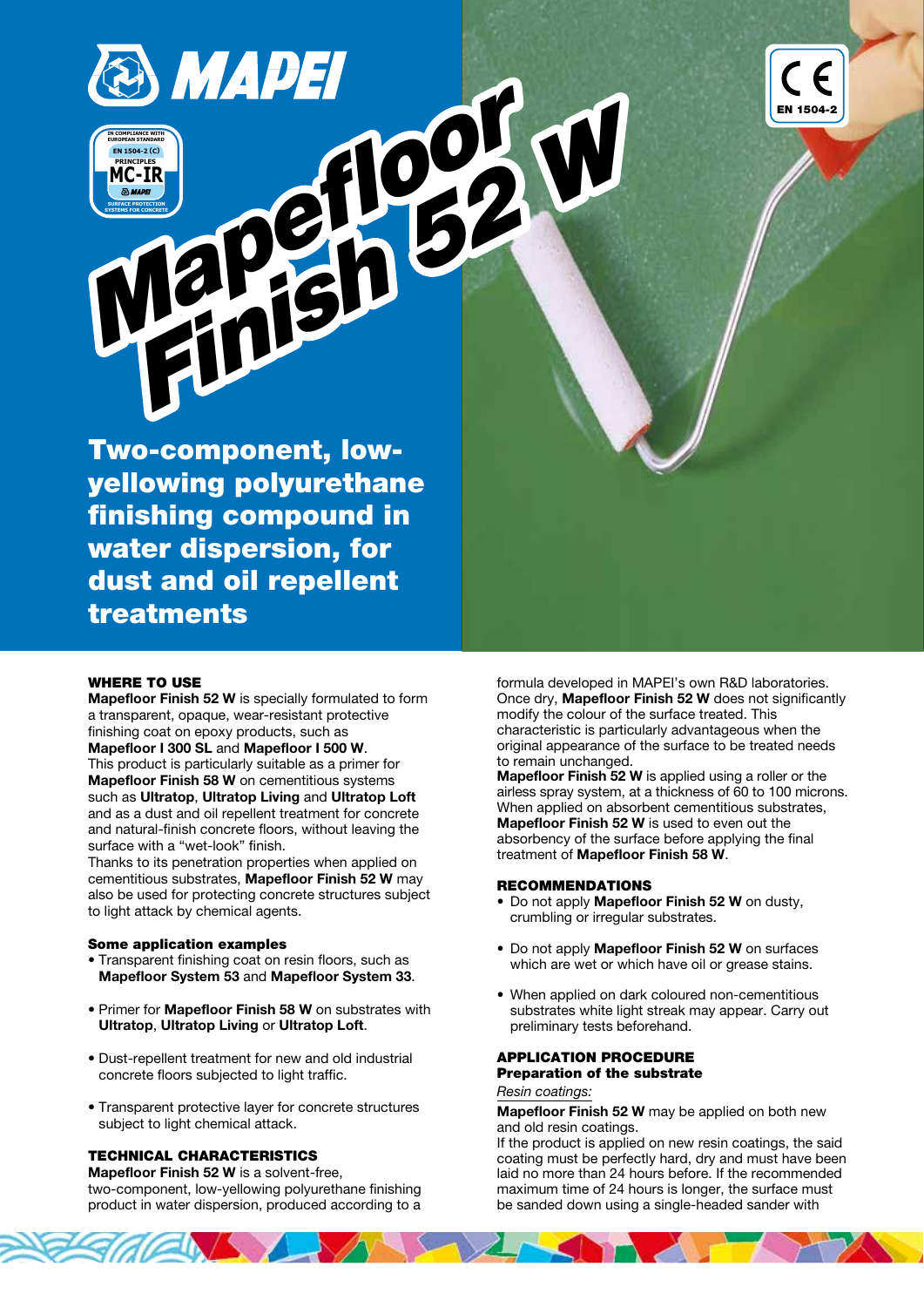

# TECHNICAL DATA (typical values)

| <b>PRODUCT IDENTITY</b>                                                                                                                                                 |                                              |                                                                                                                                                                                                                                           |                                                                     |  |
|-------------------------------------------------------------------------------------------------------------------------------------------------------------------------|----------------------------------------------|-------------------------------------------------------------------------------------------------------------------------------------------------------------------------------------------------------------------------------------------|---------------------------------------------------------------------|--|
|                                                                                                                                                                         |                                              | component A                                                                                                                                                                                                                               | component B                                                         |  |
| Colour:                                                                                                                                                                 |                                              | opalescent                                                                                                                                                                                                                                | straw-coloured                                                      |  |
| <b>Consistency:</b>                                                                                                                                                     |                                              | liquid                                                                                                                                                                                                                                    | liquid                                                              |  |
| Density $(g/cm^3)$ :                                                                                                                                                    |                                              | $1.060 \pm 0.015$                                                                                                                                                                                                                         | $1.145 \pm 0.04$                                                    |  |
| Brookfield viscosity (mPa-s):                                                                                                                                           |                                              | $800 \pm 200$<br>$(root 2 - 20 rpm)$                                                                                                                                                                                                      | $900 \pm 150$<br>$(root 2 - 20$ rpm)                                |  |
| APPLICATION DATA (at +23°C - 50% R.H.)                                                                                                                                  |                                              |                                                                                                                                                                                                                                           |                                                                     |  |
| <b>Mixing ratio:</b>                                                                                                                                                    |                                              | comp. A : comp. B : = $87:13$                                                                                                                                                                                                             |                                                                     |  |
| <b>Colour of mix:</b>                                                                                                                                                   |                                              | opalescent                                                                                                                                                                                                                                |                                                                     |  |
| <b>Consistency of the mix:</b>                                                                                                                                          |                                              | fluid                                                                                                                                                                                                                                     |                                                                     |  |
| Dry substances content (3 h - 105°C) (%):                                                                                                                               |                                              | $42 \pm 1$                                                                                                                                                                                                                                |                                                                     |  |
| Density of the mix (kg/m <sup>3</sup> ):                                                                                                                                |                                              | $1,070 \pm 20$                                                                                                                                                                                                                            |                                                                     |  |
| Viscosity of the mix (mPa-s):                                                                                                                                           |                                              | $1.650 \pm 100$<br>$(root 2 - 20 rpm)$                                                                                                                                                                                                    |                                                                     |  |
| Pot life:                                                                                                                                                               |                                              | 30 mins                                                                                                                                                                                                                                   |                                                                     |  |
| Surface temperature:                                                                                                                                                    |                                              | from $+12^{\circ}$ C to $+30^{\circ}$ C                                                                                                                                                                                                   |                                                                     |  |
| <b>FINAL PERFORMANCES</b>                                                                                                                                               |                                              |                                                                                                                                                                                                                                           |                                                                     |  |
| Abrasion resistance Taber abrasion meter<br>(CS 17 disk, 1000 cycles/1000 g) (mg)<br>– after 24 h:<br>- after 7 days:<br>$-$ after 7 days + 7 days at +50 $^{\circ}$ C: |                                              | 50<br>50<br>30                                                                                                                                                                                                                            |                                                                     |  |
| <b>Bucholz hardness</b><br>$-$ after 24 h:<br>- after 48 h:<br>- after 7 days:<br>$-$ after 7 days + 7 days at +50 $^{\circ}$ C:                                        |                                              | 58<br>68<br>71<br>75                                                                                                                                                                                                                      |                                                                     |  |
| Dust dry at $+23^{\circ}$ C and 50% R.H.:                                                                                                                               |                                              | 20-35 mins                                                                                                                                                                                                                                |                                                                     |  |
| Set to light foot traffic at +23°C and 50% R.H.:                                                                                                                        |                                              | 12 hours                                                                                                                                                                                                                                  |                                                                     |  |
| <b>Final hardening time:</b>                                                                                                                                            |                                              | 7 days                                                                                                                                                                                                                                    |                                                                     |  |
| Mapefloor Finish 52 W - Performance characteristics for CE certification according to EN 1504-2 -<br>Tab. ZA 1.e. (coating C, principles MC - IR)                       |                                              |                                                                                                                                                                                                                                           |                                                                     |  |
| <b>Performance characteristics</b>                                                                                                                                      | <b>Test method according</b><br>to EN 1504-2 | <b>Requirements</b>                                                                                                                                                                                                                       | <b>Performance</b><br>of product                                    |  |
| Permeability to water vapour:                                                                                                                                           | EN ISO 7783-2                                | Class $1 s_n < 5 m$<br>Class II 5 m $\leq$ s <sub>D</sub> $\leq$ 50 m<br>Class III $s_n > 50$ m                                                                                                                                           | Class I<br>(average $s_p = 0.24$ m)                                 |  |
| <b>Capillary absorption and</b><br>permeability to water:                                                                                                               | EN 1062-3                                    | $w < 0.1$ kg/m <sup>2</sup> $\cdot$ h <sup>0.5</sup>                                                                                                                                                                                      | average $w =$<br>$0.015$ kg/m <sup>2</sup> $\cdot$ h <sup>0.5</sup> |  |
| Direct traction adherence test.<br>Reference substrate: MC (0.40)<br>as specified in EN 1766, curing<br>time 7 days:                                                    | <b>EN 1542</b>                               | Average (N/mm <sup>2</sup> )<br><b>Cracking or flexible systems</b><br>with no traffic: $\geq 0.8$ (0.5)<br>with traffic: $\geq 1.5$ (1.0)<br><b>Rigid systems</b><br>with no traffic: $\geq 1.0$ (0.7)<br>with traffic: $\geq 2.0$ (1.0) | $4$ N/mm <sup>2</sup>                                               |  |
| <b>Reaction to fire after</b><br>application:                                                                                                                           | EN 13501-1                                   | Euroclasses                                                                                                                                                                                                                               | $B_{fl}$ -s1                                                        |  |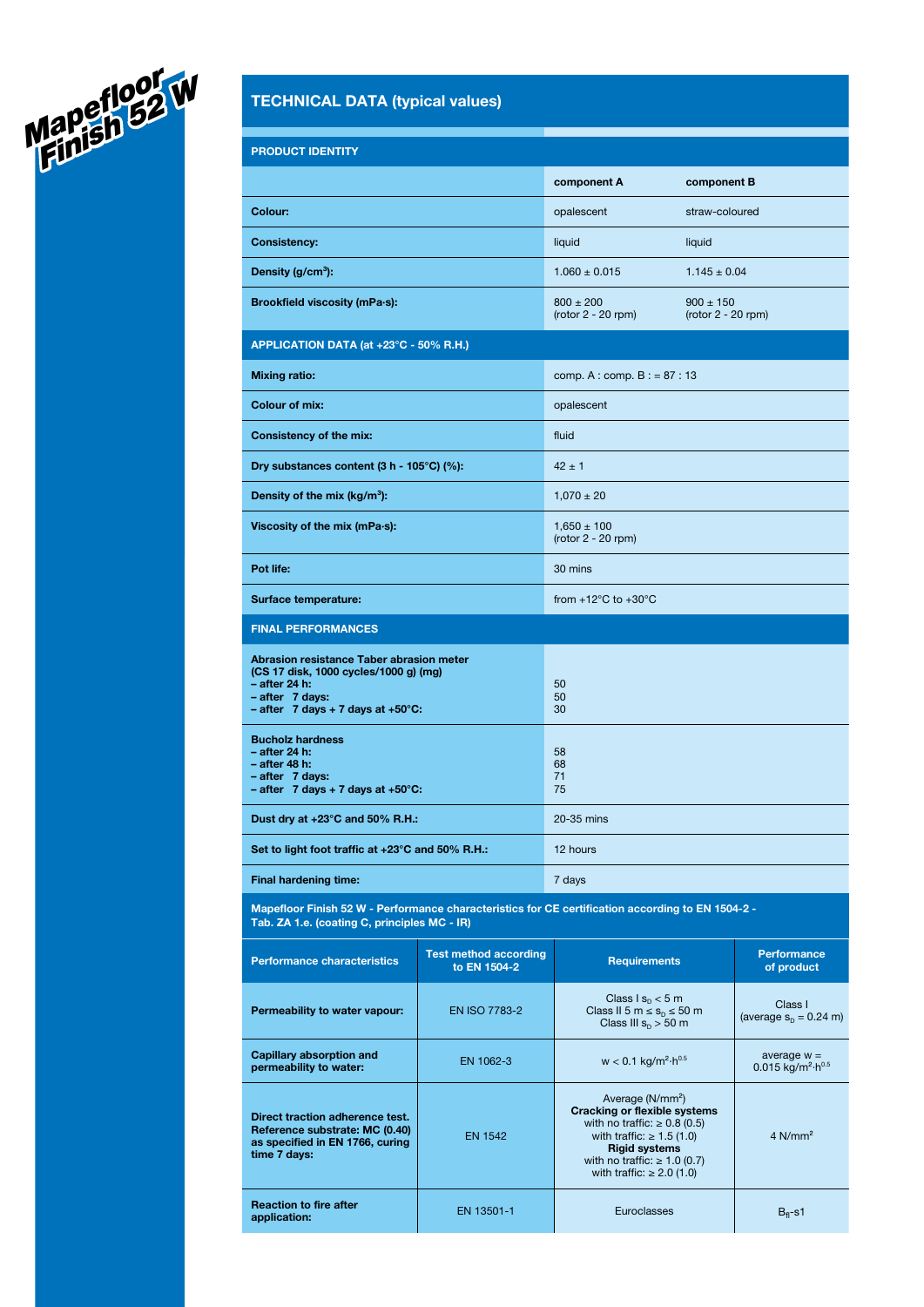fine (80-100 grade) sandpaper or abrasive mesh, in order to guarantee that the product bonds well.

If Mapefloor Finish 52 W is applied on old resin surfaces, they must be perfectly clean and free of oil, greasy substances and any other product which could affect bonding. Also in this case, the entire surface must be sanded down to quarantee that the product bonds well to the substrate.

#### Ultratop, Ultratop Living, Ultratop Loft and concrete surfaces:

Surfaces in Ultratop, Ultratop Living or Ultratop Loft which are to be treated with Mapefloor Finish 52 W must be perfectly hard. According to the temperature and thickness of the surface, wait at least 48 hours before applying Mapefloor Finish 52 W. Sand the surface and immediately remove the dust. Wash the floor and leave it to dry before carrying out the impregnation treatment. Concrete surfaces must be solid and perfectly clean. Remove any traces of dust, grease and form-release compound before applying the finishing treatment.

## Preparation of the product

Mapefloor Finish 52 W is a polyurethanebased finishing product made up of two predosed components. To prepare the product, pour component B into the container with component A and mix well with a low-speed drill with a blending attachment until a homogenous mix is obtained. On absorbent surfaces, such as concrete,

Ultratop, Ultratop Living or Ultratop Loft, the product must be diluted with 1:1 by weight of clean water.

## Application of the product

Apply Mapefloor Finish 52 W uniformly using a smooth-haired roller or the airless spray system on resin coatings. When used as a primer on the surface of Ultratop, Ultratop Living and Ultratop Loft, spread the product over the surface with a wax mop.

#### Non-slip finish

If a non-slip finish is required add Mapefloor Filler while mixing slowly and continuously at a ratio of 3-5% in weight. We recommend applying the product immediately after mixing to avoid the Mapefloor Filler settling.

#### Cleaning

Tools and equipment used to prepare and apply Mapefloor Finish 52 W must be cleaned with plenty of running water immediately after use. After hardening, the product may only be removed using mechanical means.

#### CONSUMPTION

50-150 g/m² per coat, according to the characteristics of the substrate.

#### PACKAGING

component A: 4.7 kg in plastic drums; component B: 0.7 kg in plastic bottles.

**STORAGE** Mapefloor Finish 52 W can be stored for up to 12 months in its original packaging in a dry place, and at a temperature between +12°C and  $+30^{\circ}$ C.

## SAFETY INSTRUCTIONS FOR PREPARATION AND APPLICATION

Mapefloor Finish 52 W component A is not considered hazardous according to the current regulations regarding the classification of mixtures.

Mapefloor Finish 52 W component B is dangerous if inhaled and may irritate the respiratory tract. Repeated contact with the skin may cause allergic reactions in those subjects sensitive to isocyanates. During use, wear protective gloves and goggles and take the usual precautions for handling chemicals. If the product comes into contact with the eyes or skin, wash immediately with plenty of clean water and seek medical attention. Use a suitable device for protecting the respiratory tract.

For further and complete information about the safe use of our product please refer to the latest version of our Material Safety Data Sheet.

#### PRODUCT ONLY FOR PROFESSIONAL USE.

## WARNING

Although the technical details and recommendations contained in this product data sheet correspond to the best of our knowledge and experience, all the above information must, in every case, be taken as merely indicative and subject to confirmation after long-term practical application; for this reason, anyone who intends to use the product must ensure beforehand that it is suitable for the envisaged application. In every case, the user alone is fully responsible for any consequences deriving from the use of the product.

Please refer to the current version of the Technical Data Sheet, available from our website www.mapei.com

## LEGAL NOTICE

The contents of this Technical Data Sheet ("TDS") may be copied into another project-related document, but the resulting document shall not supplement or replace requirements per the TDS in effect at the time of the MAPEI product installation. For the most up-to-date TDS and warranty information, please visit our website at www.mapei.com. ANY ALTERATIONS TO THE WORDING OR REQUIREMENTS CONTAINED IN OR DERIVED FROM THIS TDS SHALL VOID ALL RELATED MAPEI WARRANTIES.



All relevant references for the product are available upon request and from www.mapei.com